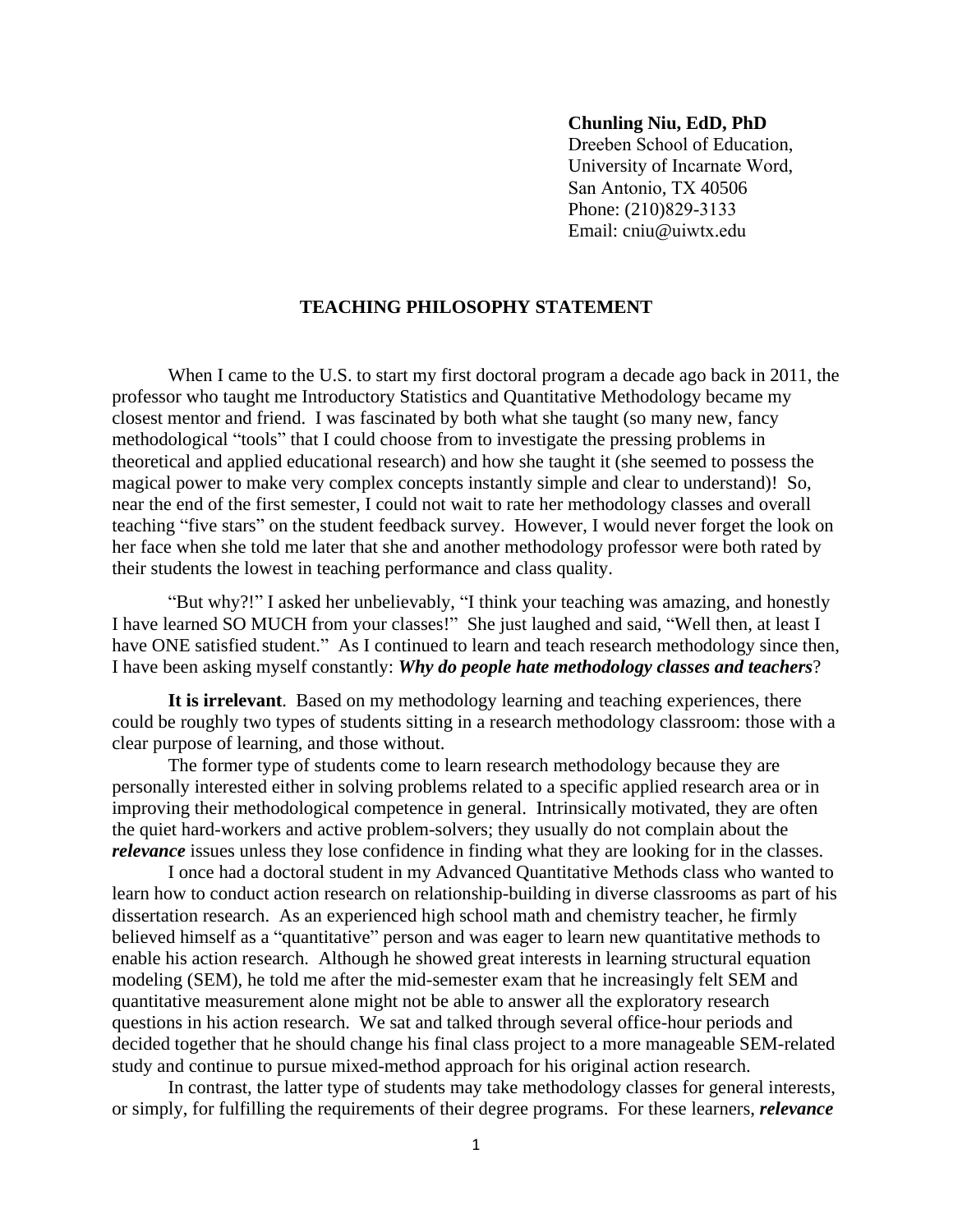can easily become an issue and must be addressed from the onset. One thing I have kept doing in my methodology teaching practice is to conduct pre- and post-semester surveys on student needs assessments (as part of the students' course requirements), and I would pay special attention to the students' responses to the following two questions:

- What specific problems (e.g., research/practice/policy-related) would you expect this methodology class can help you address? (Pre-Semester Survey Question)
- To what extent has this methodology class helped solving the problem(s) you identified at the beginning of the semester? (Post-Semester Survey Question)

These survey responses provide extremely useful information for me as a teacher to understand each student's expectation of my methodology class (or the lack of it), and to support their research efforts and/or practical needs on an individual basis. For those students who have never learned how to identify and/or formulate "good" research questions, the process of taking the needs assessment surveys and the related discussions afterwards often become their first lesson in research methodology, and "a very practical one too", as many of them told me later.

**It is hard**. Unlike the classes that focus on teaching content in a specific area, methodology courses (especially at the undergraduate level) usually must accommodate students from all kinds of academic and/or professional backgrounds whose knowledge and skills regarding research methodology vary greatly. It is almost certain to expect some or even many students to struggle academically at certain points throughout the methodology course. While it is practically infeasible for the instructor to provide continuous, extensive individual support for every student, several strategies in terms of curriculum development, instructional design, and/or learning assessment can be applied to make methodology courses manageable for all learners.

 First, curriculum must be developed taking full consideration of the students' preexisting knowledge and skills, as well as the overall blueprint of all the available methodology courses offered for a certain degree program. In this regard, requiring certain prerequisites (based on instructional scaffolding sequence) for taking a particular methodology course may be necessary and effective for helping students make the best-informed decisions in their course selection and registration. Moreover, the learning goals, instructional framework, and student assessment plans specified in the syllabus should target the typical/average student while allowing certain flexibilities catering to the learning needs of both advanced and struggling learners. Such flexibilities may take the format of recommended further readings and bonus projects/tasks for advanced learners, as well as learning and/or assessment alternatives for struggling learners.

Further, innovative instructional methods can also be instrumental in achieving better learning outcomes. For instance, I have always strongly encouraged peer learning where students learn from and with each other in both formal and informal ways. Advanced learners are usually very motivated to help and support other students as peer learning leaders; and struggling learners feel more comfortable asking for peer assistance whenever necessary, since they understand their struggles more easily from the student perspective compared to the instructor's. Another example is the integration of computer-assisted adaptive learning technology into the regular classroom instruction. With the advancements of educational technology, a wide variety of free online adaptive learning resources can be selected and rearranged for supporting the individual learning needs of research methodology students at their own pace (e.g., OpenLearn, DataCamps, YouTube Tutorials, etc.)